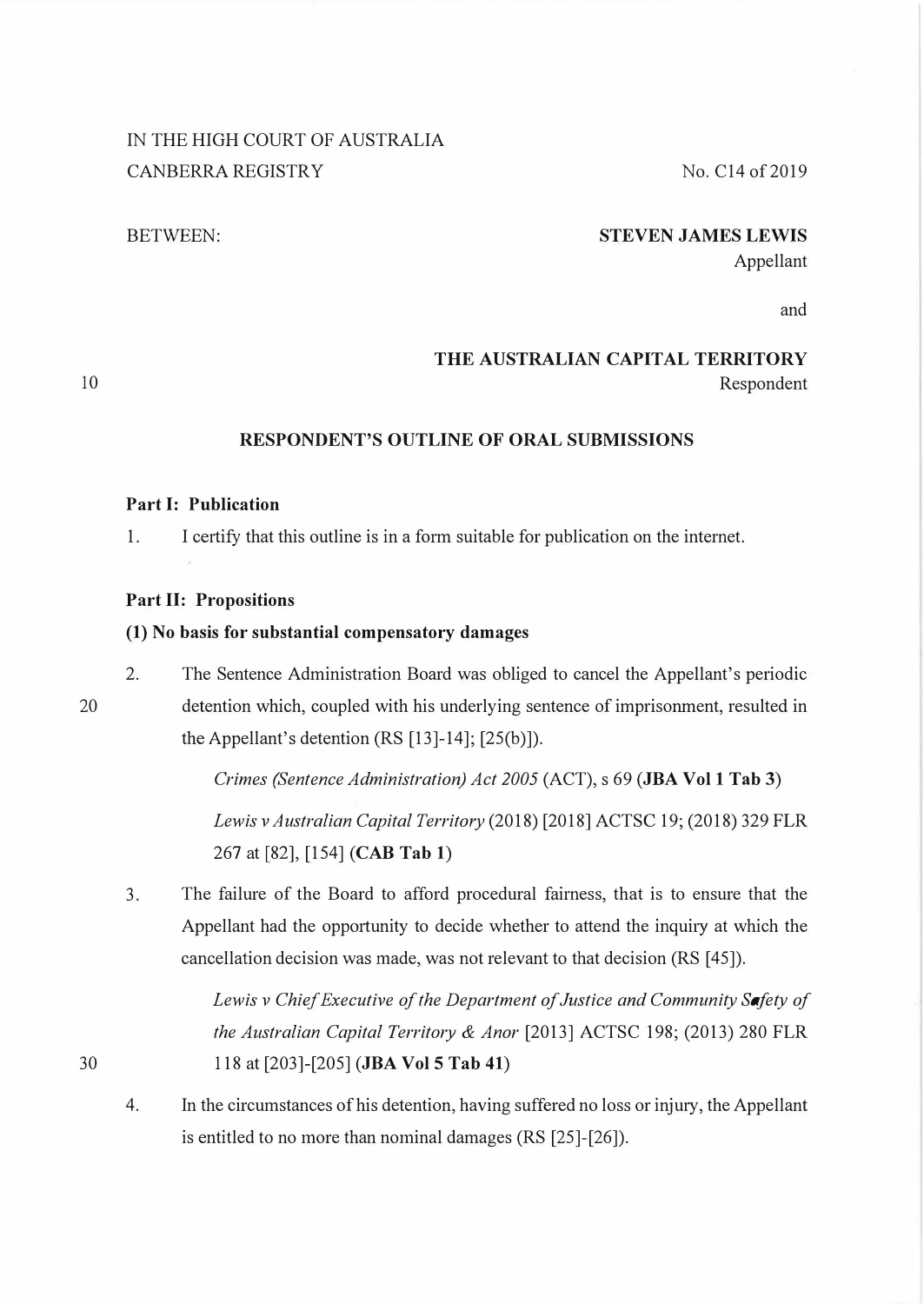5. The award of nominal damages for false imprisonment in the present case is governed by ordinary compensatory principles, which are reflected in the decision in *R (Lumba) v Secretary for the Home Department* [2012] 1 AC 245 *(Lumba)*  (RS [40]).

*Lumba* at [70], [95]; [235]; [252]-[253] **(JBA Vol 6 Tab 55)** 

6. This authority has been subsequently endorsed both in the United Kingdom and in Australia, and should be followed in the present case (RS [18], [34]).

> *R (Hemmati) v Secretary of State for the Home Department* [2019] 3 WLR 1156 at [97]-[98], [106]-[112] **(JBA Vol 6 Tab 52)**

> *Eastridge v Oxleas NHS Foundation Trust* [2015] EWCA Civ 79 at [21]-[27] **(JBA Vol 4 Tab 25)**

> *R (Kambadzi) v Secretary of State for the Home Department* [2011] 1 WLR 1299 at [38], [55]-[56]; [74], [77] **(JBA Vol 6 Tab 54)**

> *CPCF v Minister for Immigration and Border Protection* (2015) 255 CLR 514 at [154]-[155]; [324]-[325]; [512] **(JBA Vol 2 Tab 7)**

> *Fernando v Commonwealth* (2014) 231 FCR 251 at [76], [81]-[82], [88]-[89]; [166] **(JBA Vol 4 Tab 30)**

#### **(2) "Vindicatory damages" unavailable under Australian law**

7. The Appellant has not demonstrated the existence or utility of a separate and additional category of "vindicatory damages" under Australian law (RS [47]-[48], [55]).

Cf. *Plenty v Dillon* (1991) 171 CLR 635 at 645 **(JBA Vol 3 Tab 13)** 

8. The decisions of foreign courts relied upon by the Appellant do not demonstrate that a separate category of "vindicatory damages" would serve any distinct or useful purpose in tortious cases (RS [49]-[54]).

> *R (Lumba) v Secretary for the Home Department* [2012] 1 AC 245 at [93]; [100]- [101]; [233], [235]-[237] **(JBA Vol 6 Tab 55)**

*Takitota v A-G (Bahamas)* [2009] UKPC 11 at [14]-[16] **(JBA Vol 7 Tab 65)** 

Cf. *Rees v Darlington Memorial Hospital NHS Trust* [2004] 1 AC 309 at [8]; [13], [17]; [74]; [123]; [148] **(JBA Vol 7 Tab 57)** 

10

30